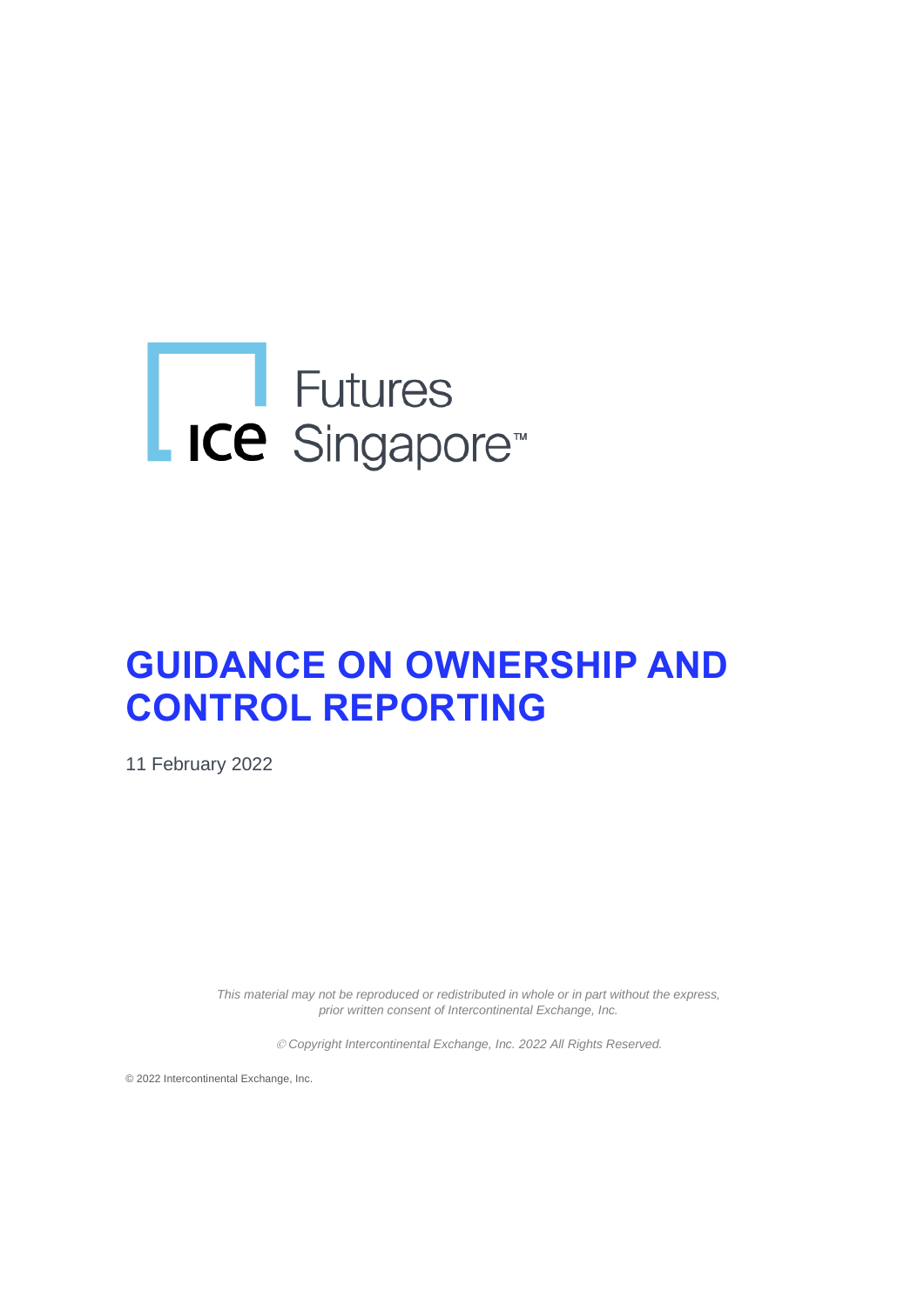# **GUIDANCE ON OWNERSHIP AND CONTROL REPORTING**

#### **1. Background**

Section J.2(a) of the ICE Futures Singapore ("**IFSG**" or the "**Exchange**") Rules requires each Member or Person (collectively referred to as "**Reporting Firms**") to submit an account identification form for reportable positions in Exchange contracts as specified by the Exchange.

In the past, Reporting Firms submitted account identification information to the Exchange by way of a physical Account Identification Form. With effect from 18 March 2022, the Exchange requires ownership and control reporting ("**OCR**") information to be provided electronically, in a manner and format aligned with that accepted by the Commodity Futures Trading Commission ("**CFTC**") and the other ICE exchanges (such as ICE Endex, ICE Futures Europe and ICE Futures US). This allows for a standardized method of identifying account owners and controllers**.**

Please note that although the Exchange adopts OCR in the same technical format as the CFTC for consistency and convenience, the OCR data is not being transmitted to CFTC.

This document is not intended to constitute legal advice, nor advice on requirements with respect to any reporting obligations due to a third party such as the CFTC. For reporting obligations due to third parties, the Exchange requests that market participants and Reporting Firms consult with the relevant authorities concerned.

# **2. SCOPE**

The Exchange is requiring OCR Information with respect to positions and trading accounts held in Exchange contracts subject to the Exchange's Reportable Thresholds. Specifically, the Exchange will require OCR Information for the following types of account:

• Accounts holding reportable positions as at the close of business each day, these accounts being "**Reportable Position Accounts**" (equivalent to a CFTC Special Account).; and

• All trade accounts that meet or exceed a minimum specified trading volume as specified by the Exchange for the same product code in a single trading day ("**Volume Threshold Account**"). Only Clearing Members are required to submit this information.

Details of what information is required are set out below. The thresholds will be reviewed by the Exchange from time to time and may be subject to updates.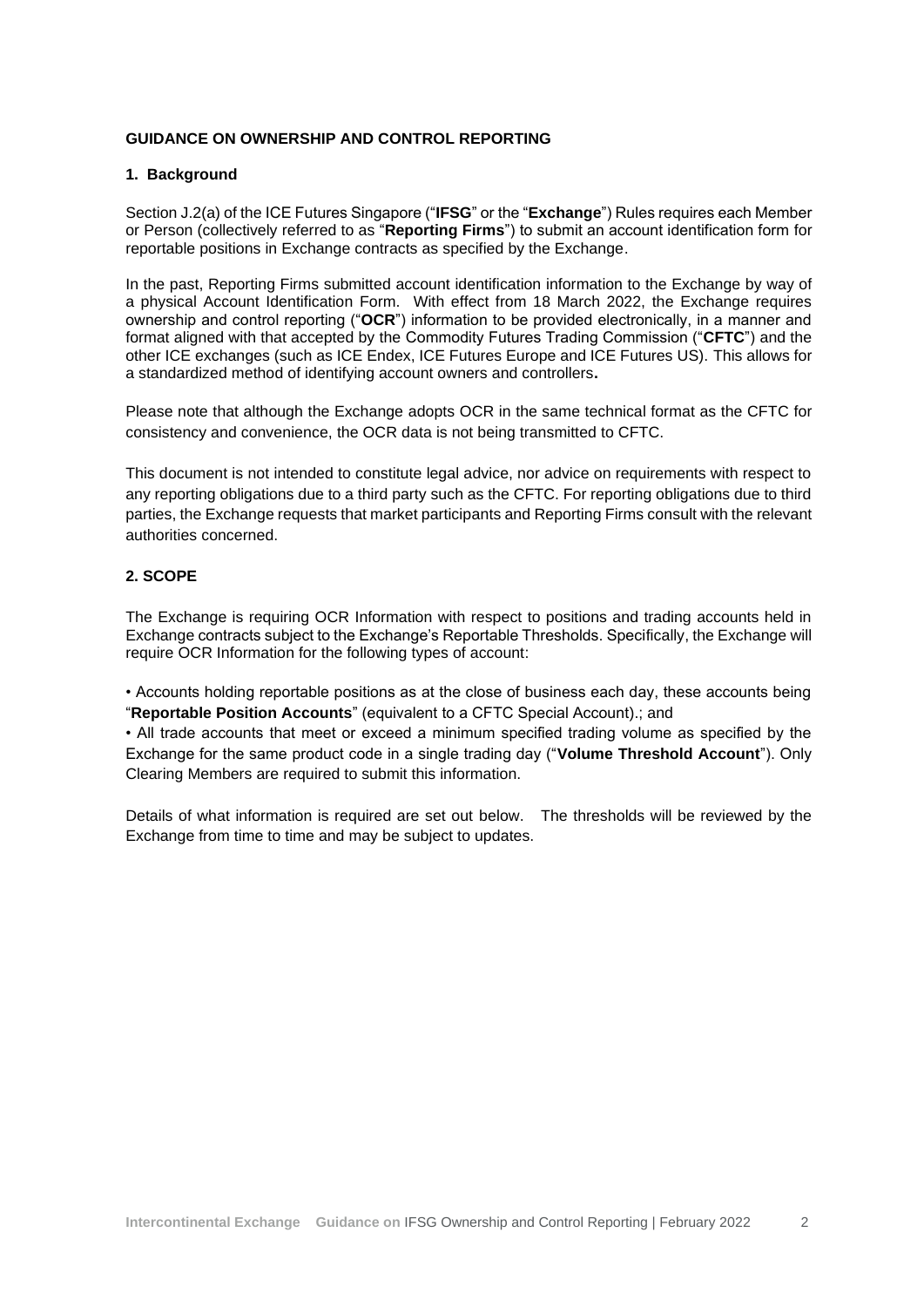|    | <b>IFSG Contract</b>                                        | <b>Exchange</b><br><b>Reporting</b><br>Code | <b>Market</b><br><b>Identifier</b><br>Code (MIC) | <b>Minimum Position</b><br><b>Threshold for</b><br>account<br>identification | <b>Minimum Volume</b><br><b>Threshold for</b><br>account<br>identification <sup>1</sup> |
|----|-------------------------------------------------------------|---------------------------------------------|--------------------------------------------------|------------------------------------------------------------------------------|-----------------------------------------------------------------------------------------|
|    | Linked contracts <sup>2</sup>                               |                                             |                                                  |                                                                              |                                                                                         |
| 1. | Mini WTI Crude                                              | SG                                          | <b>IFSG</b>                                      | 3,500 lots                                                                   | 250 lots per day for<br>the same product<br>code                                        |
| 2. | Mini US Dollar Index                                        | SG                                          | <b>IFSG</b>                                      | 250 lots                                                                     | 250 lots per day for<br>the same product<br>code                                        |
| 3. | Bakkt <sup>®</sup> Bitcoin<br>(USD) Cash Settled<br>Monthly | SG                                          | <b>IFSG</b>                                      | 25 lots                                                                      | 250 lots per day for<br>the same product<br>code                                        |
|    | Non-linked contracts                                        |                                             |                                                  |                                                                              |                                                                                         |
| 4. | Mini Brent Crude                                            | SG                                          | <b>IFSG</b>                                      | 3,500 lots                                                                   | 250 lots per day for<br>the same product<br>code                                        |
| 5. | Mini Low Sulphur<br>Gasoil                                  | SG                                          | <b>IFSG</b>                                      | 2,500 lots                                                                   | 250 lots per day for<br>the same product<br>code                                        |
| 6. | Cross currency                                              | SG                                          | <b>IFSG</b>                                      | 100 lots                                                                     | 250 lots per day for<br>the same product<br>code                                        |
| 7. | Equity derivatives                                          | $\overline{\text{SG}}$                      | <b>IFSG</b>                                      | 200 lots                                                                     | 250 lots per day for<br>the same product<br>code                                        |

Reporting Firms may submit OCR information for all positions if it is technically easier for them to do so.

# **2.1 WHO HAS TO REPORT?**

# **Reportable Position Accounts (equivalent to a CFTC Special Account)**

Rule J.2 of the Exchange Rules states that each Member or Person that owns, controls, or carries for another Person an account with reportable positions in any Exchange Contract, as specified by the Exchange has to identify that account in a manner as specified by the Exchange (see

<sup>1</sup> At the time of publication of this Guidance, the CFTC has published No-Action Letters No.16-32, 16-33, 17-45 and 20-30. Firms subject to US regulatory obligations should be mindful of their reporting obligations under the relevant CFTC No-Action Letters and should endeavor to keep abreast of any additional publications. For consistency with ICE Futures US, ICE Futures Europe and to provide flexibility for Reporting Firms, the Exchange will also consider any current and future no-action reliefs applied by the CFTC in relation to any OCR data fields and specific requirements to be applicable to its own OCR requirements.

<sup>2</sup> 17 Code of Federal Regulations **§**48.2(d): "Linked contract" means a futures, option or swap contract that is made available for trading by direct access by a registered foreign board of trade that settles against any price (including the daily or final settlement price) of one or more contracts listed for trading on a registered entity as defined in section 1a(40) of the Commodity Exchange Act.

Reporting firms are responsible for ensuring that they comply with reporting obligations prescribed by CFTC for linked contracts.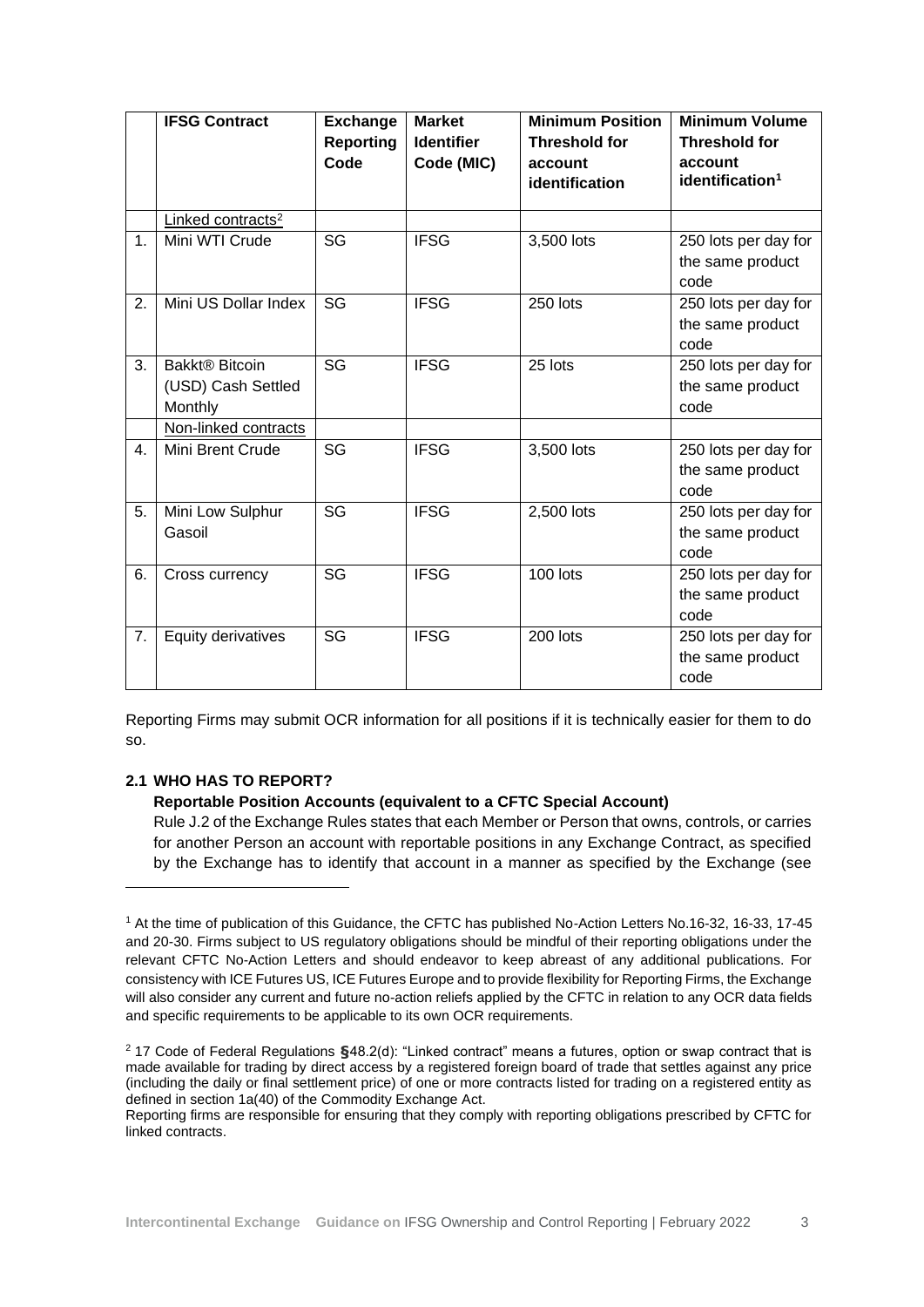below). Section J.2 has been further amended to include account identifications for Volume Threshold Accounts and obliges the account owner and controller to ensure the account is identified in a manner as specified by the Exchange. These reporting entities will include Exchange and Clearing Members, other brokers and trading participants with either House or Customer end-of-day positions in reportable Exchange Contracts. Clients of these reporting firms should ensure that they provide appropriate information in a timely manner as to ensure that the reporting firm is in compliance with the Exchange Rules. Omnibus Accounts should also be identified to the Exchange. As an example, if Clearing Member A (Carrying Clearing Member) holds a customer omnibus account on behalf of Broker B (originating Member) which has two or more customers with Reportable Positions Accounts, then Clearing Member A should identify the omnibus account to the Exchange and Broker B should identify the individual Reportable Position Accounts for each of their customers to the Exchange. These accounts should be identified in the same manner and format as a CFTC Form 102A.

Whilst the ownership and control reporting requirements relate directly to Reporting Firms (including those that are Clearing Members), Market Participants (including clients of Reporting Firms) should note that they must assist the Member through whom they do business such that they do not cause the Member to be in breach of Exchange Rules.

#### **Volume Threshold Accounts**

Clearing Members should identify Volume Threshold Accounts in the same manner and format as a CFTC Form 102B. Clients of Clearing Members should ensure that they provide appropriate identifying information to their Clearing Member in a timely manner.

# **3 IDENTIFYING INFORMATION REQUIRED**

#### **3.1 Reportable position account identification**

The Exchange will require the information below for identification of a Reportable Position Account. The manner and format in which the identifying information should be submitted is the same as a CFTC Form 102A. Any no-action relief granted by the CFTC for a specific submission deadline or field shall be deemed equally permissible by the Exchange.

Information to be identified for a Reportable Position Account:

1. Indication of whether the account being identified is a new submission, a resubmission or a modification of a previously identified account;

2. Indication of whether the special account is being reported based on ownership of a reportable position, control of a reportable position, both ownership and control of a reportable position, or is an omnibus account;

3. The reporting number for the Reportable Position Account;

4. Indication of whether the account is House or Client Account;

5. Where the account is an Omnibus Account, indication of whether it is House or Client;

6. Contact Information for the Reportable Position Account Owner, including name, contact address, National Futures Association (NFA) ID (if available) and/or Legal Entity Identifier (LEI available);

7. Contact Information for the Reportable Position Account Controller, including name, contact address, NFA ID (if available) and/or LEI (if available);

8. Identification of the omnibus account originator, including contact details, NFA ID (if available) and/or LEI (if available);

9. Identification of Trading Accounts, including short codes associated with account (if available - if not, use trade account number) and related reporting market;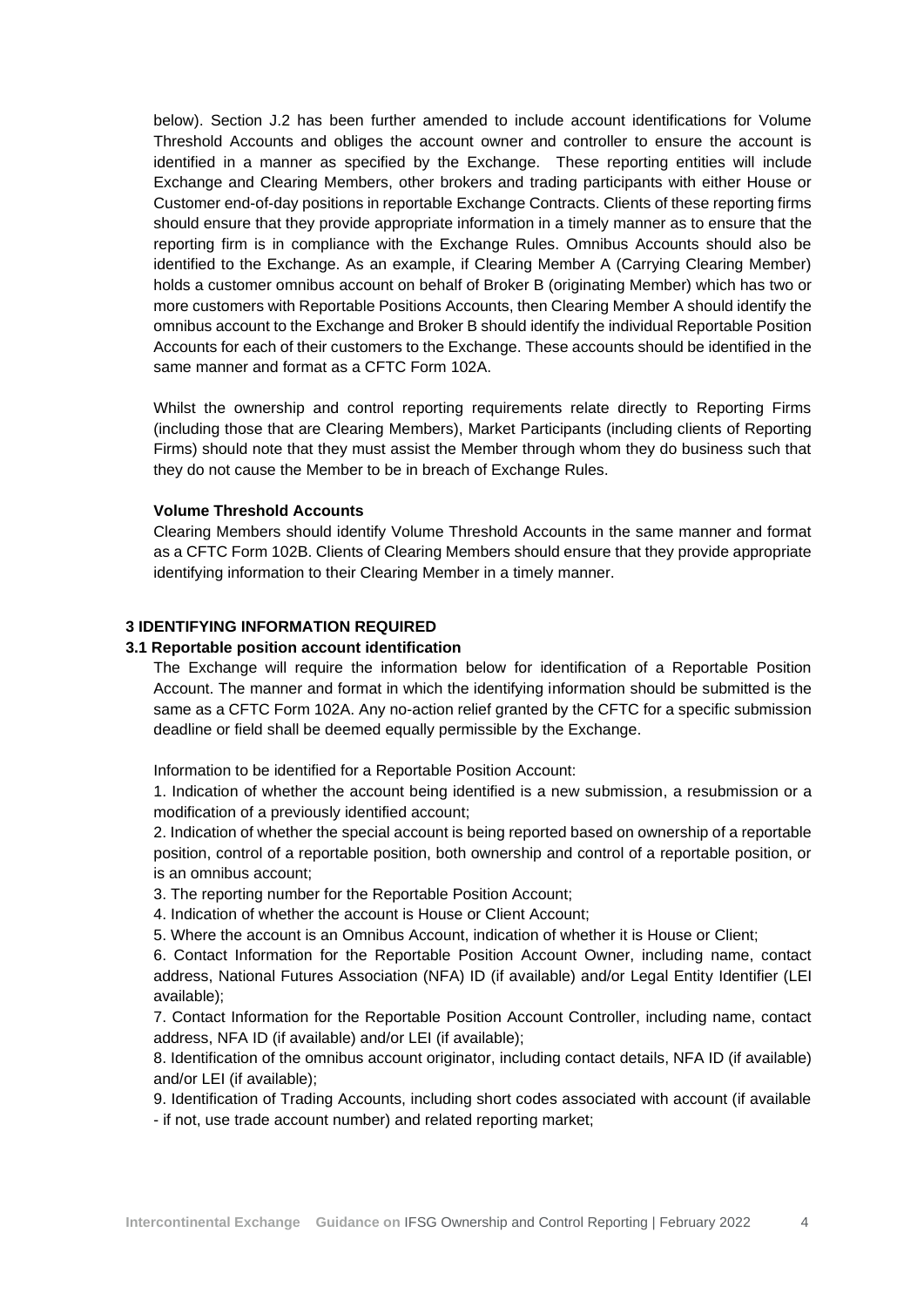10. Identification of an ownership and control of the trade accounts identified in point 9, including confirmation whether such trade account is an omnibus account, or used to execute trades on behalf of an omnibus account.

a. Where the trade account is an omnibus account, identification of the account as either a house or customer omnibus account. If a customer omnibus account, the contact details of the omnibus account originator, including NFA ID (if available) and/or LEI (if available);

b. Where the account is not an omnibus account, identification where that account belongs to a natural person or legal entity including contact details, NFA ID (if available) and/or LEI (where appropriate and if available);

c. Identification of the Controller of the trade account, including contact details, NFA ID (if available) and/or LEI (if available);

11. For non-clearing reporting firms, the name, contact address and NFA ID (if available) of the relevant Clearing Member.

The Exchange will accept blank fields in any data submission where providing the information is not appropriate or relevant for the particular field, however the Exchange still retains the ability to compel the position holder to provide all information as required. The Exchange would require that the submitted data meets the minimum validations as set out by the schema as published by the CFTC<sup>3</sup> (see below).

## **3.2 Volume threshold account identification**

The Exchange will require the information below for identification of a Volume Threshold Account (deemed the equivalent of a CFTC Volume Threshold Account). The manner and format in which the identifying information should be submitted is the same as a CFTC Form 102B. Any no-action relief granted by the CFTC for a specific submission deadline or field shall be deemed equally permissible by the Exchange.

#### **Information to be identified for Volume Threshold Accounts:**

1. Indication of whether the Volume Threshold Account being identified is a new submission; or a resubmission; or modification of a previously identified account;

2. Account number for the Trading Account, any related short code and the relevant reporting market using the Market Identifier Code ("MIC");

3. If the Trade Account is associated with a Reportable Position Account being reported by the same Clearing Member, the account number of that relevant Reportable Position Account; 4. Identification of whether the Volume Threshold Account is an omnibus account, or used to execute trades on behalf of an omnibus account. Where the Volume Threshold account is an Omnibus account, clarification of whether that account is a House or Customer account and the details of the Omnibus Account Originator (i.e. details of the Exchange or Clearing Member, trading participant or broker who carries the Omnibus Account), including contract details, NFA ID (if available), LEI (if available);

5. Where a Volume Threshold Account is not an Omnibus account, identification of the account owner, including whether that owner is a natural person or a legal entity (with LEI if available), the name, contact address, NFA ID (if available) and LEI (if available);

6. Where a Volume Threshold Account is not identified as an omnibus account, each Volume Threshold Account controller should be identified, including name, address (NFA ID if available). As per the US, the Account Controller should be a Natural Person.

<sup>3</sup> CFTC Schema can be found at:<https://www.cftc.gov/Forms/OCR/index.htm>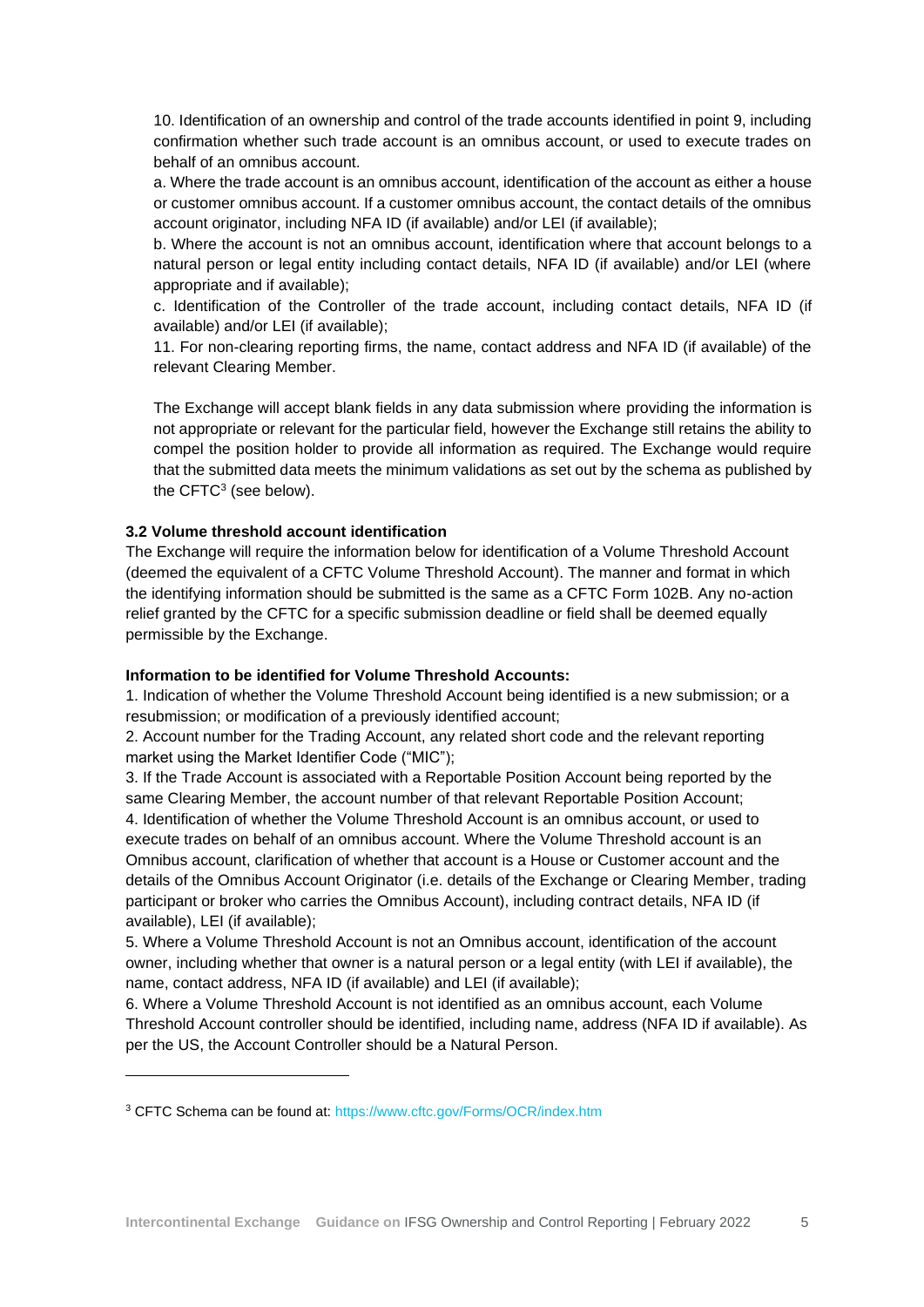## **3.3 Reportable Position Account and Trade Account owner, controller, natural persons**

In April 2016, the CFTC Division of Market Oversight published a guidance document<sup>4</sup> (dated 08 April 2016) regarding the terms "Owner" and "Controller" in the US Ownership and Control Reporting (OCR) Final Rule (the "**CFTC Guidance**"). For the purposes of consistency, the Exchange would expect to receive information based on a similar approach. This would include details for direct owners of any Position Reporting Accounts and Position Reporting Account Controllers. The Exchange will also accept the legal name of a joint account as a trade account owner. Where a trade account owner is a legal entity with no employees, the reporting party may provide the identification of a natural person contact of an entity connected with the administration of the trade account owner.

Determination and identification of the Trade Account Controller should be consistent with the US definition which states that a Trade Account Controller is a natural person who by power of attorney or otherwise actually directs the trading of the special account<sup>5</sup>. Where a natural person makes decisions to place, cancel or modify orders for a trading account, they would be considered to be "actually directing" the account. Please note that this is a repeating field on the forms so multiple entries may be reported in instances where a controller may also be deemed as having indirect control of the trading decisions. For example, where Person A gives specific trading instructions to Person B, and Person B subsequently implements those instructions; in this scenario both Persons A and B should be reported as Trade Account Controller.<sup>6</sup>

Identification of account controllers for Automated Trading Systems (ATS) should also be consistent with the CFTC Guidance<sup>7</sup> in that if control over an ATS is divided among different individuals over the course of a trading day, all the individuals would be considered controllers of the trading account, assuming they met the "controller" definition as outlined above.

Identification of a Volume Threshold Account Controller should be in accordance with the US definition which states that a Volume Threshold Account Controller is a natural person who by power of attorney or otherwise actually directs the trading of a volume threshold account. To "actually direct" the trading has the same significance for volume threshold accounts as for trade accounts (as set out above). A volume threshold account may also have more than one controller.<sup>8</sup>

The Exchange will expect controller reporting to be reflective and in line with historical controller identification as previously applied to position reporting.

<sup>4</sup> CFTC Division of Market Oversight Guidance Regarding the Terms "Owner" and "Controller" in the Ownership and Control Reporting (OCR) Final Rule 08 April 2016 (the "CFTC Guidance"; [https://www.cftc.gov/sites/default/files/idc/groups/public/@newsroom/documents/file/ocrguidance040816.pdf;](https://www.cftc.gov/sites/default/files/idc/groups/public/@newsroom/documents/file/ocrguidance040816.pdf) see also https://www.cftc.gov/Forms/OCR/index.htm

- <sup>5</sup> Code of Federal Regulations, Title 17, Chapter I Part 15 §15.00 (bb)).
- <sup>6</sup> P.7 of the CFTC Guidance;
- $7$  P.8 Ibid:

<sup>8</sup> Code of Federal Regulations, Title 17, Chapter I Part 15 §15.00 (cc)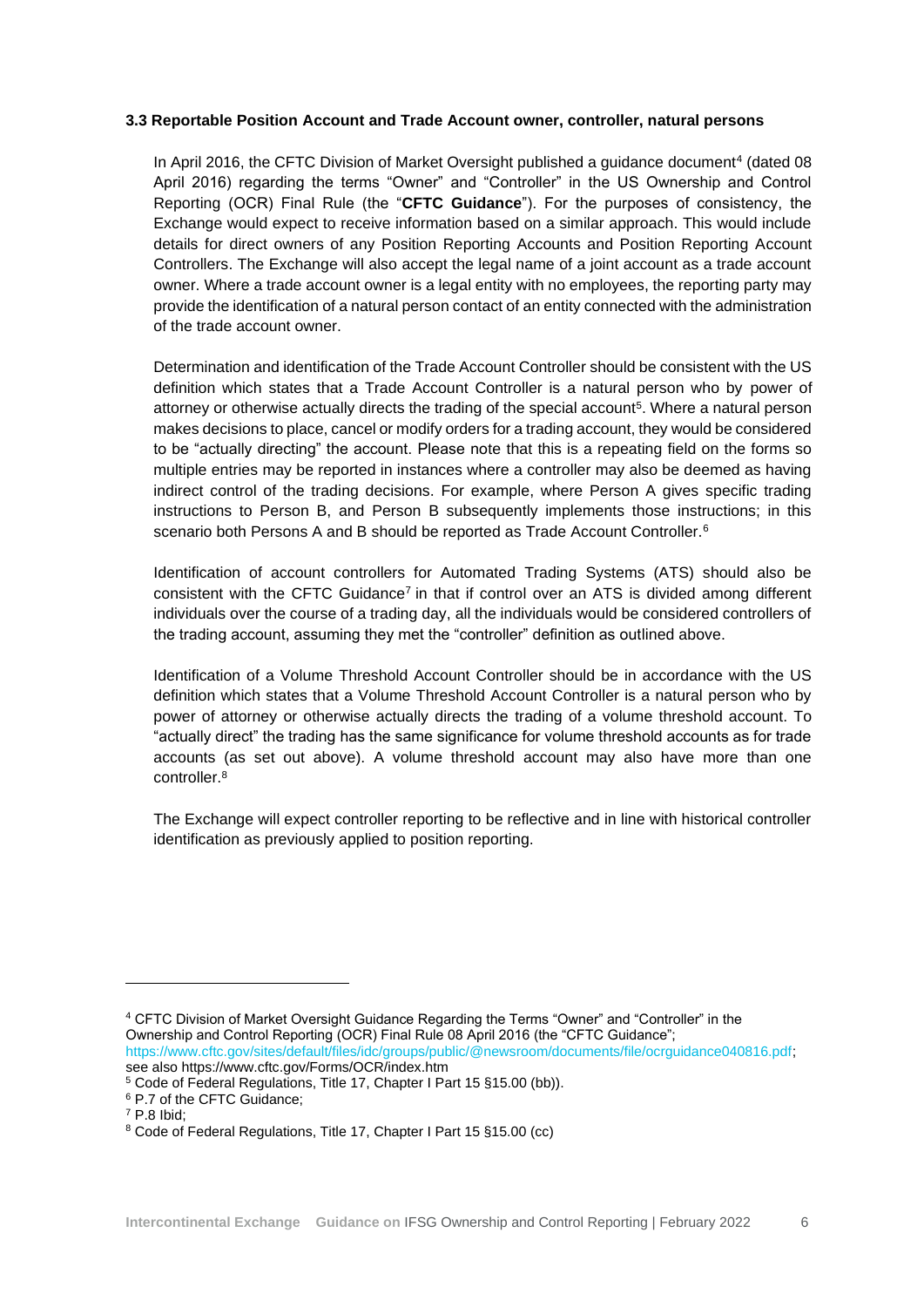## **4 SUBMISSION OF THE REQUIRED OCR INFORMATION**

The OCR Information set out previously is to be supplied to the Exchange using the relevant forms (Form 102A and Form 102B), and submitted by reporting firms on the following basis:

## **4.1 Reportable Position Account Identifications**

- 1. At a minimum, information regarding the names and addresses of the owner(s) and controller(s), account number and account type for each Reportable Position Account shall be submitted to the Exchange by the close of business on the Business Day following the date on which the Reportable Position Account reached or exceeded the applicable reportable level. All additional information shall be submitted no later than the close of business on the third Business Day following the date on which the account reached or exceeded the applicable reportable level.
- 2. OCR Information should be submitted to the Exchange within three trading days of any material change becoming effective that causes previously submitted OCR Information to be inaccurate. The Exchange would consider a 'material change' to include any change of the following types of information: account name, address, account owners or account controllers or controlled accounts. Notwithstanding the above, Exchange Compliance may also request an update for any account as it deems necessary.
- 3. For accounts with activity, annual refresh of OCR information will be required every one year from the time the account first becomes reportable.
- 4. For those accounts whose identification information was previously submitted to the Exchange via the physical Account Identification Form, identification and submission in the electronic manner as prescribed by the Exchange for OCR Information should take place at the earlier of, any update to any required OCR Information or the annual refresh update.
- 5. The Exchange should be notified by email (Compliance-Singapore@ice.com) where an account is deemed closed.
- 6. Notwithstanding the above, Exchange Compliance may at its discretion request OCR Information or updated OCR Information as necessary

The Exchange recognises that they may be instances where there may be differences between the Exchange's large trader reporting levels and the CFTC's large trader reporting thresholds for linked contracts<sup>9</sup>. For products where the Exchange's large trader reportable thresholds are lower than the CFTC levels, Reporting Firms will be required to submit Reportable Position Account identifying information to the Exchange earlier than the CFTC would require. For products where the Exchange's large trader reportable levels are higher than the CFTC levels, the Exchange will accept overreporting of accounts and will not reject files on the basis that the position reported is below the Exchange's reporting level.

<sup>9</sup> For the CFTC reportable thresholds, please refer to the CFTC website Reportable Levels and Strike Price Format database [\(https://strikeprice.cftc.gov/StrikePriceFormat.aspx\)](https://strikeprice.cftc.gov/StrikePriceFormat.aspx) and filter on Exchange "IFSG ICE Singapore".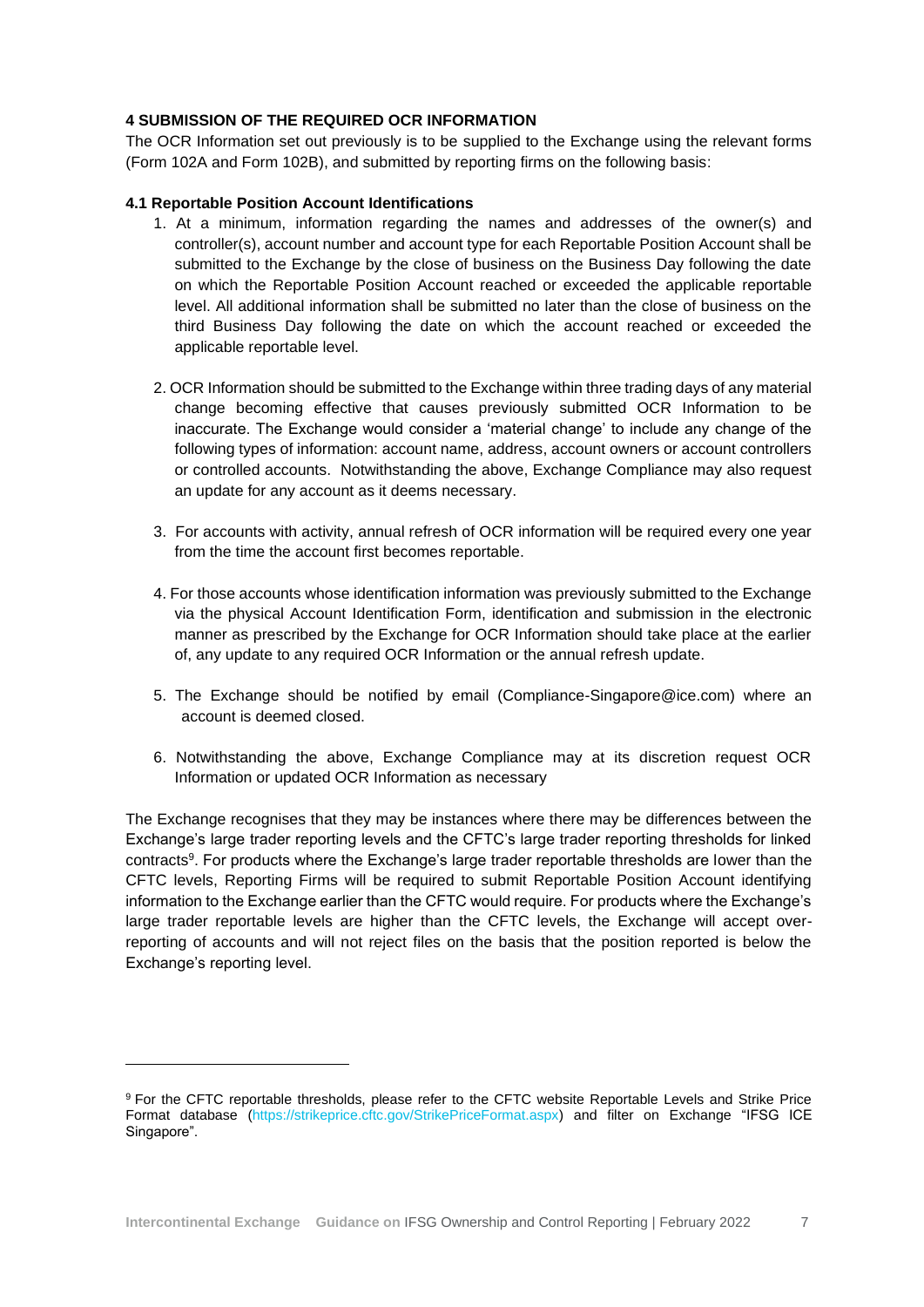#### **4.2 Volume Threshold accounts**

1. A Clearing Member which holds or carries for itself, an affiliate, or any Customer a reportable Volume Threshold Account, must submit to the Exchange either by electronic submission via secure FTP or by manual entry through the Exchange OCR Portal, information identifying the ownership and control of the Volume Threshold Account using an equivalent CFTC Form 102B - Identification of a Volume Threshold Account, after an account meets or exceeds the reportable volume trading level as stipulated by the Exchange.

2. Volume Threshold Account identifying information should be provided within three business days of the first date of the account becoming identifiable. Material information such as associated Reportable Position Account Number, Trading Account Data for the Volume Threshold Account, Volume Threshold Account Owner(s), and NFA ID (if available), should be submitted within one business day of the first date the account becomes reportable.

3. Volume Threshold Accounts are subject to an annual refresh update from the first date of that account becoming identifiable;

4. Where there has been a material change that causes OCR Information previously submitted for Volume Threshold Accounts to be inaccurate, Clearing Firms should provide updated identifying information within three business days of the relevant changes becoming effective. Material changes include account name, address, owners, controllers or controlled accounts.

5. Notwithstanding the above, Exchange Compliance may at its discretion request OCR Information or updated OCR Information as necessary.

6. The Exchange should be notified by email (Compliance-Singapore@ice.com) where an account is deemed closed.

The Exchange may also request Reporting Firms to provide trader classification (e.g commercial/hedging or non-commercial/speculative).

#### **5 Technical requirements**

#### **5.1 XML schema and rule validation**

OCR Information must be submitted in the same manner and format as prescribed by the CFTC. The CFTC has produced XML Schema Definitions (XSDs) designed for creating a valid XML file and a spreadsheet with rule validations. The spreadsheet should be reviewed in conjunction with the Technical Guidance document also produced by the CFTC. This information can be found on the CFTC website at:<https://www.cftc.gov/Forms/OCR/index.htm>

The CFTC spreadsheet details description of each rule and the associated attribute(s) in the XSD.

#### **5.2 File Transfer**

Submission of OCR Information is the same for all ICE markets. Reporting firms can submit OCR Information via:

# • **Secure File Transfer Protocol (SFTP) submission in XML format via the ICE Managed File Transfer ("MFT") service.**

Production-level file submissions must be made to the Production MFT folder and processed on the Production OCR environment.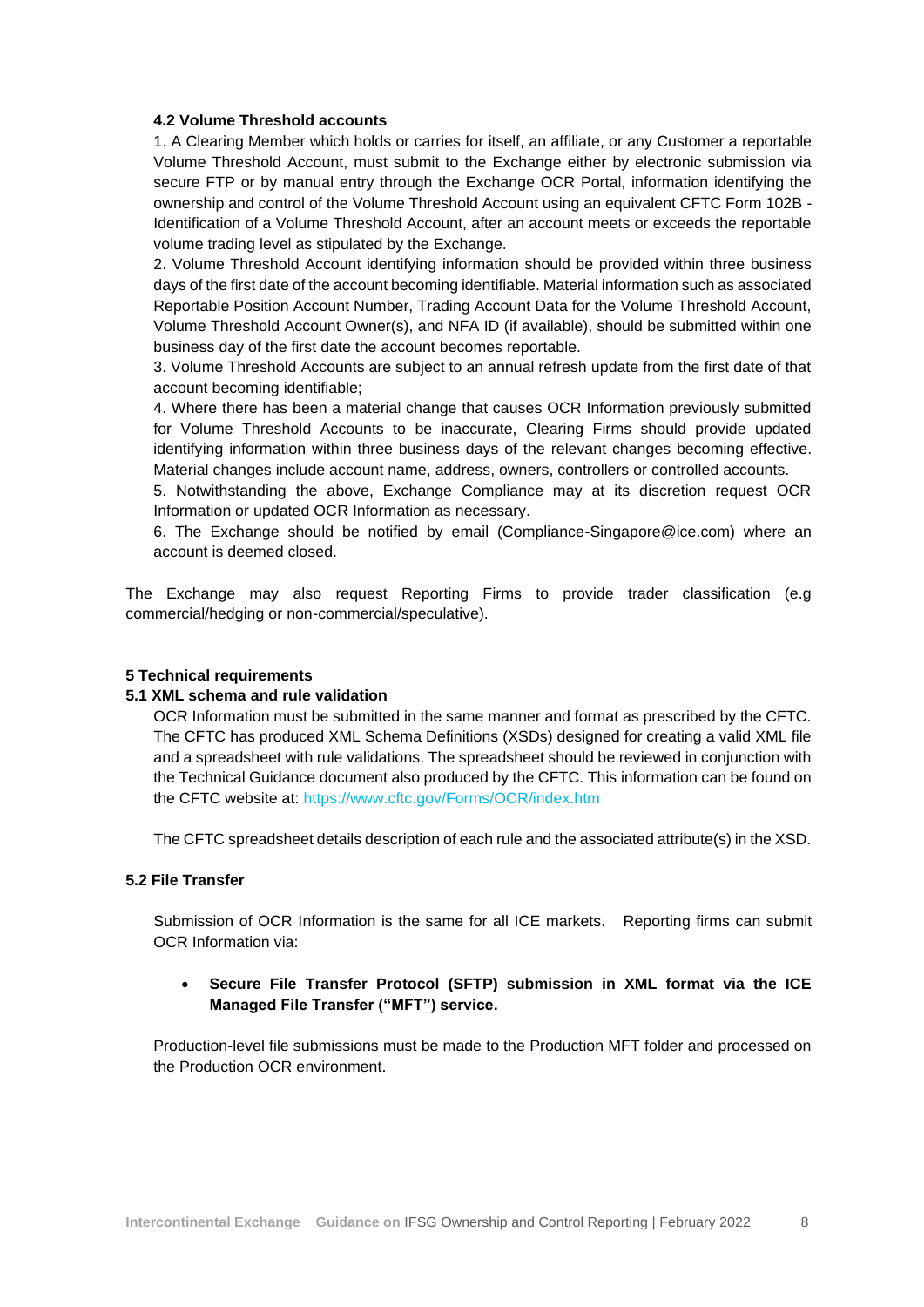Reporting firms that currently submit large trader position files to the Production MFT server already have the access required to submit production OCR files. The specific directory for OCR submissions is: /LGTR/OCR.

Below is the suggested naming convention for OCR files submitted to Production MFT: OCRFORM\_[FORMNUMBER]\_[IDENTIFIER]\_[YYYYMMDD]\_[SOURCE]\_[TRACKING].format

**OR**

# • **The ICE OCR Portal on the ICE website (www.theice.com).**

The ICE OCR portal is available for the manual submission of Production Forms 102A and 102B. Depending on the method of submission (some firms may want to choose both options), the reporting firm should undertake the following actions;

## **For SFTP submission**

- i. Return the completed MFT Request form to ICE Futures Singapore via [Compliance-OCR-](mailto:Compliance-OCR-Reporting@theice.com)[Reporting@theice.com.](mailto:Compliance-OCR-Reporting@theice.com)
- ii. The completed form should be accompanied with a Source IP Address and a Public Key in accordance with the instructions on the form.

# **For submission via the ICE OCR Portal**

- i. Return the ICE OCR Portal Request Form to ICE Futures Singapore via [Compliance-OCR-](mailto:Compliance-OCR-Reporting@theice.com)[Reporting@theice.com.](mailto:Compliance-OCR-Reporting@theice.com)
- ii. Once access is granted, the Production OCR Portal is accessible by going to https://www.theice.com, selecting the "Login" link, and selecting "OCR" from the drop-down. The UAT OCR Portal is accessible in the same fashion at https://uat1.theice.com.
- iii. When submitting Forms 102A and 102B, a Reporting Firm should use the unique 3 character identifier provided to it by CFTC for reporting purposes.

#### **5.3 Submission of test files**

To submit test data, a Reporting Firm should in the first instance contact [Compliance-OCR-](mailto:Compliance-OCR-Reporting@theice.com)[Reporting@theice.com](mailto:Compliance-OCR-Reporting@theice.com) to advise of this intention.

Reporting Firms that are not ready to submit production level OCR Information may continue to submit test files to the Exchange though the UAT (User Acceptance Testing) MFT environment. The Exchange will continue to provide automated validation feedback messages regarding potential errors via email.

Below is the suggested naming convention for OCR test files submitted through the UAT MFT:

# OCRFORM\_[FORMNUMBER]\_[IDENTIFIER]\_[YYYYMMDD]\_[SOURCE]\_[TRACKING]\_TEST. format

Any Reporting Firm that does not currently have access to either the Production or UAT MFT server, and needs access for OCR reporting or testing purposes, should send an email to [Compliance-OCR-Reporting@theice.com](mailto:Compliance-OCR-Reporting@theice.com) to request access. Reporting Firms interested in